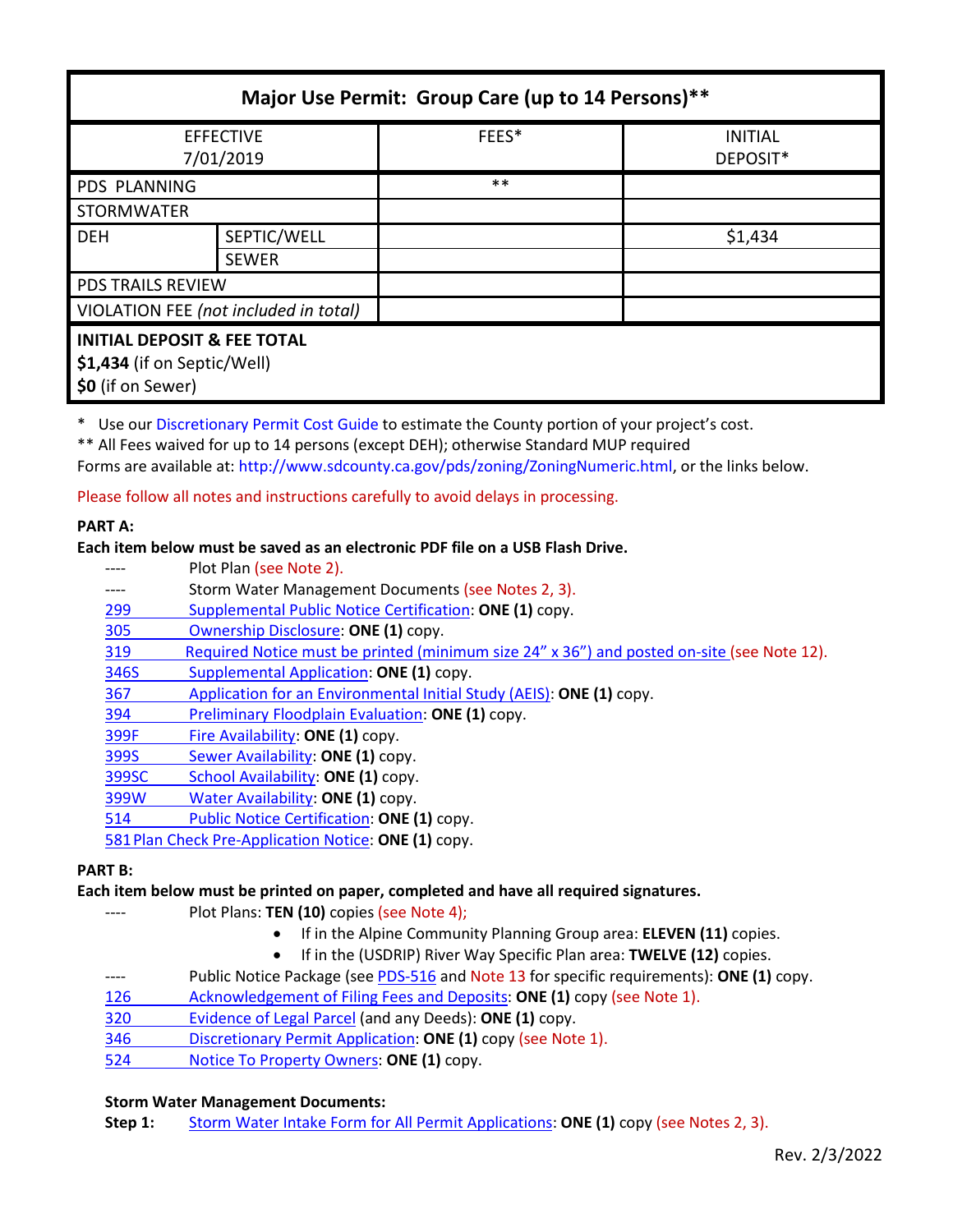**Step 2: As determined by the Intake Form above, complete the required SWQMP below.** [Standard Project SWQMP:](http://www.sandiegocounty.gov/content/dam/sdc/pds/zoning/formfields/SWQMP-Standard.pdf) **ONE (1)** copy (see Notes 2, 3). **Or**

[Priority Development \(PDP\) SWQMP:](https://www.sandiegocounty.gov/content/sdc/dpw/watersheds/DevelopmentandConstruction/BMP_Design_Manual.html) **ONE (1)** copy (see Notes 2, 3).

# **PART C:**

# **All items below are for your information. Please do not bring in these items.**

| 090 | Minimum Plot Plan Information                                 |  |  |
|-----|---------------------------------------------------------------|--|--|
| 209 | Defense and Indemnification Agreement FAQs                    |  |  |
| 298 | <b>Supplemental Public Notice Procedure</b>                   |  |  |
| 313 | Major Use Permit Applicant's Guide                            |  |  |
| 404 | <b>Landscape Documentation Package Checklist</b>              |  |  |
| 515 | <b>Public Notice Procedure</b>                                |  |  |
| 516 | <b>Public Notice Applicant's Guide</b>                        |  |  |
| 906 | <b>Signature Requirements</b>                                 |  |  |
|     | <b>Grading Plan Handout for Site Plans/ Major Use Permits</b> |  |  |
|     | <b>Policy G-3: Determination of Legal Parcel</b>              |  |  |

# **NOTES:**

# 1. **IMPORTANT:**

A Registered Property Owner **MUST SUBMIT** a **Signed Letter of Authorization** for an Agent if; An Authorized Agent signs the PDS-346 form and is not the registered owner of the parcel.

Or, the parcel is owned by two or more registered owners.

Or, not all of the registered owners are signing the PDS-346 form.

Or, the Authorized Agent is not the Financially Responsible Party.

Or, the parcel is owned by a Corporation.

### **ADDITIONALLY:**

Financially Responsible Party **MUST SIGN** form PDS-126.

Financially Responsible Party **INFORMATION MUST MATCH EXACTLY** on form PDS-126 Authorized Agent **may sign** form PDS-346 **ONLY IF ATTACHED** to a **Signed Letter of Authorization.**

- 2. Save each complete Study, Report, Plot Plan, Map, etc., as an electronic PDF file onto ONE (1) USB Flash Drive. Provide only ONE (1) USB Flash Drive. Submit only the requested files. Files CANNOT have any security restrictions or passwords. Please name each PDF file on the USB Flash Drive based on the "Title or Type" of document being submitted (examples: Plot Plan, Resource Protection Study, Grading Plan). Please note: the USB Flash Drive will not be returned.
- 3. The Storm Water Intake Form determines whether a project requires a Standard SWQMP or Priority Development Project (PDP) SWQMP. These forms and documents must be submitted on paper and as PDF files on the USB Flash Drive and have all required signatures.
- 4. Plot Plans, Floor Plans, Grading and Elevation Plans are to be stapled together in sets and folded to 8½" x 11" with the lower right-hand corner exposed.
- 5. Give applicant PDS-319 (Notice of Application) and PDS-382 (Flagging Procedure for Projects).
- **6. A Major Pre-Application Meeting is MANDATORY prior to the submittal of this application.**
- 7. At INTAKE, a copy of the Major Pre-Application letter from PDS or a copy of the form waiving the Major Pre-Application Meeting MUST be submitted by the applicant. Techs: Check ACCELA to be sure the applicant has completed a Major Pre-Application Meeting. If not, we cannot accept the submittal.
- 8. Project goes to local Community Planning Group and/or Design Review Board for recommendation.
- 9. Use the same PROJECT # (not case #) as the Major Pre-Application when entering this application into ACCELA.